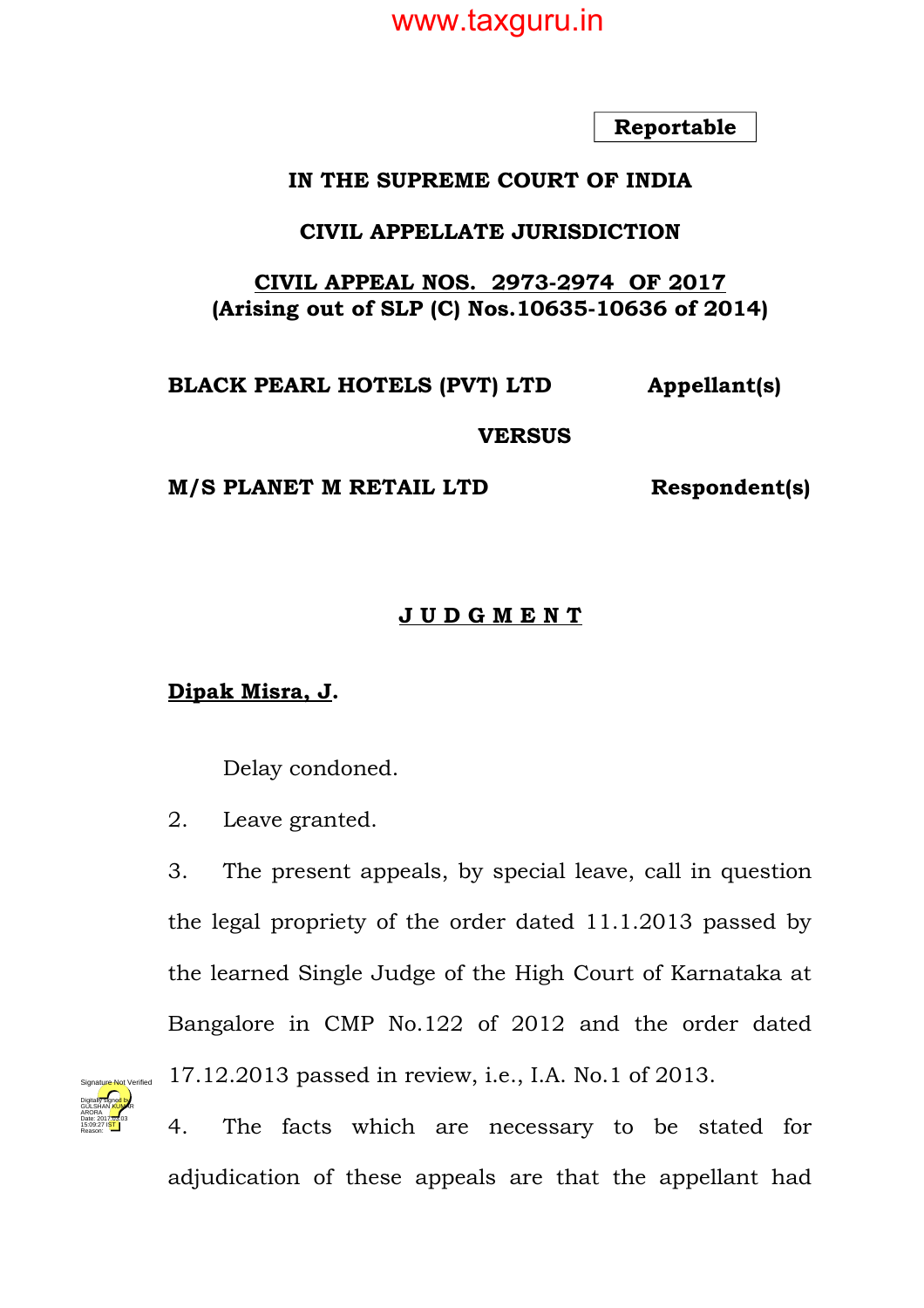2

entered into an agreement, which is called a "Conducting Agreement", with the respondent on 01.02.2008. In terms of the agreement, the appellant was required to enable the respondent to conduct its business from the premises and to extend to it the benefit of permissions and licences granted to the appellant. The appellant was further required to secure an extension of its own lease in the premises in order to enable the respondent to conduct the retail shop from the premises and in return, the respondent was to pay a fixed percentage of its net sales proceeds subject to a minimum guaranteed sum of Rs. 11,00,000/- per month. Additionally, the respondent was also liable to furnish the appellant with an interest free refundable security deposit in a sum of Rs. 99,00,000/-. The said agreement stipulated that all disputes between the parties shall be referred to arbitration. As the appellant felt certain breaches were committed by the respondent, correspondences were made between the parties and ultimately, the appellant filed a petition under the Arbitration and Conciliation Act, 1996 (for brevity, "the 1996 Act") before the City Civil Court, Bangalore, *inter alia*, seeking for an order of temporary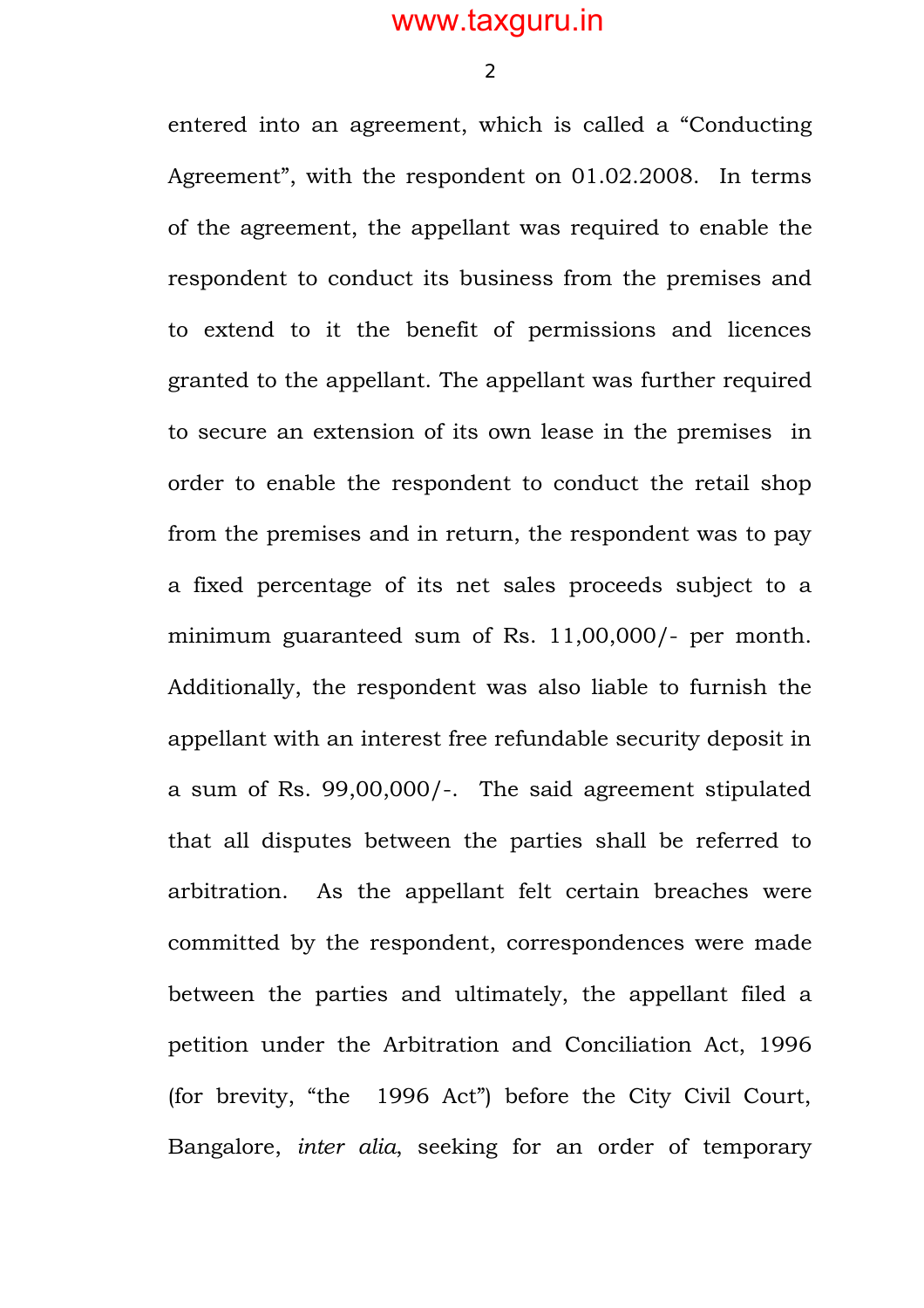3

injunction restraining the respondent from interfering with the peaceful possession of the appellant in respect of the premises pending conclusion of the arbitration proceedings. Thereafter the appellant issued a notice on 13.06.2012 calling upon the respondent to concur in the appointment of his nominated arbitrator as the sole arbitrator to adjudicate the disputes between the parties. The said notice was replied to by the respondent asserting, *inter alia*, that the arbitration proceedings were required to be held in Mumbai and not at Bangalore and refused to concur with the appointment proposed by the appellant. That apart, it did not propose to nominate any other arbitrator.

5. As the respondent failed to concur in the appointment proposed by the appellant or to appoint an arbitrator as required under the contract, the appellant filed a petition under Section 11 of the 1996 Act. The Judge designated by the Chief Justice took up the matter and issued notice on C.M.P. No. 122 of 2012. On 11.01.2013 the learned Judge *prima facie* was of the view that the "conducting agreement" may be a lease of the immovable property. Learned counsel for the appellant, as the impugned order would reflect,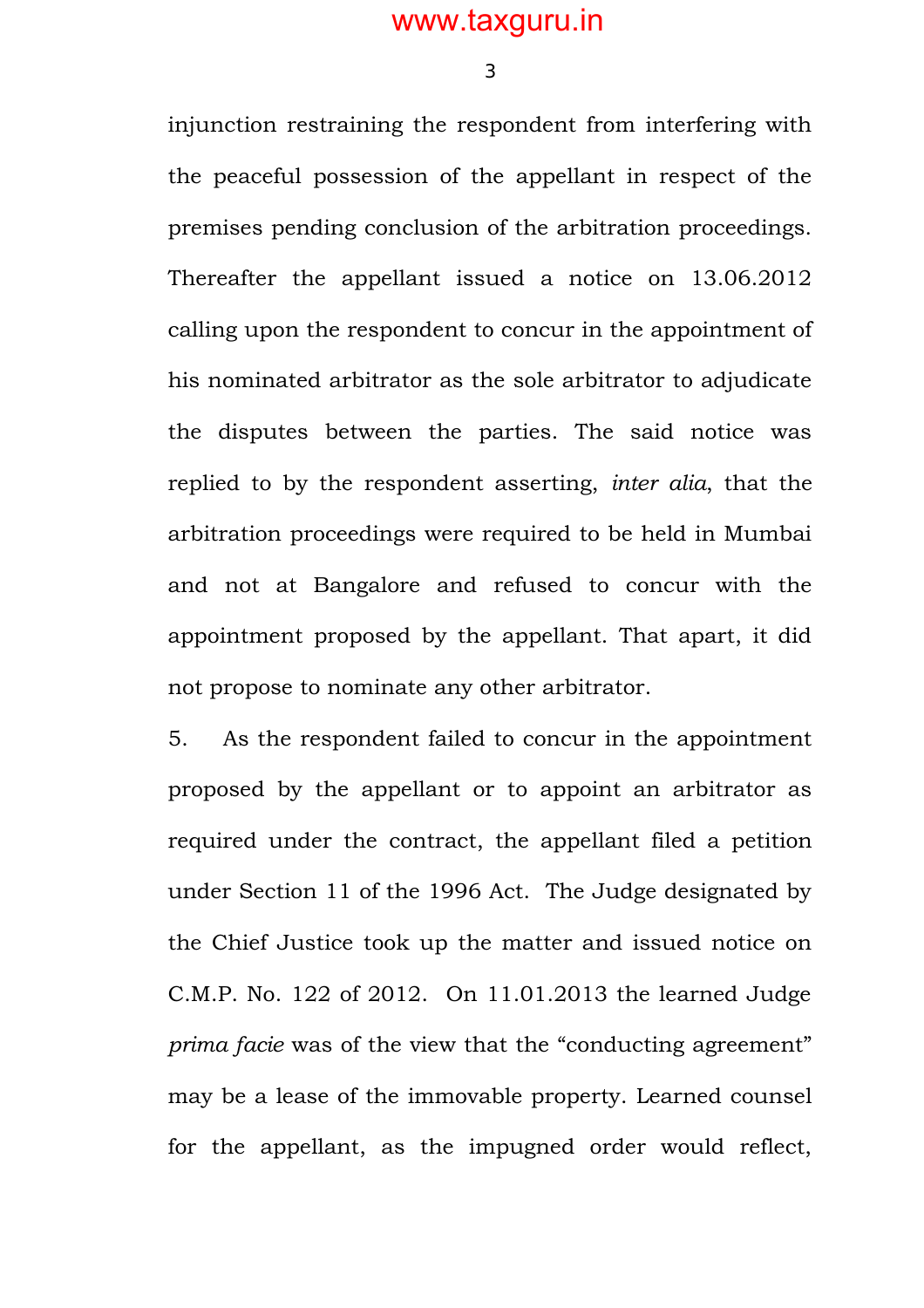4

contended that it was not so and sought time to canvas argument that it was a licence. Thereafter, the learned Judge passed the following order:-

> "Therefore, the matter shall be placed before the Registrar (Judicial), who shall determine whether the transaction is in the nature of lease or licence and stamp duty that is attracted, since whether it is lease or licence, the agreement is apparently not duly stamped. Therefore, he after determining whether lease or licence, recover the duty and penalty and take further steps and thereafter remit the matter for further consideration."

6. The appellant filed an application seeking review of the aforesaid order and the learned Single Judge vide order dated 17.12.2013 declined to entertain the same and in that context held thus:-

> "The matter having been referred to the Registrar, notwithstanding the application in I.A. 1/13, having been filed, the matter ought not to have been listed before this Court. Hence, the office is directed to place the matter before the Registrar, who shall, in accordance with the earlier direction, determine the stamp duty payable on the document impounded as a lease or licence and thereafter call upon the petitioner to pay such duty or penalty and after collection of such duty or penalty and after complying with such steps, as provided in law, place the matter for further consideration before this Court."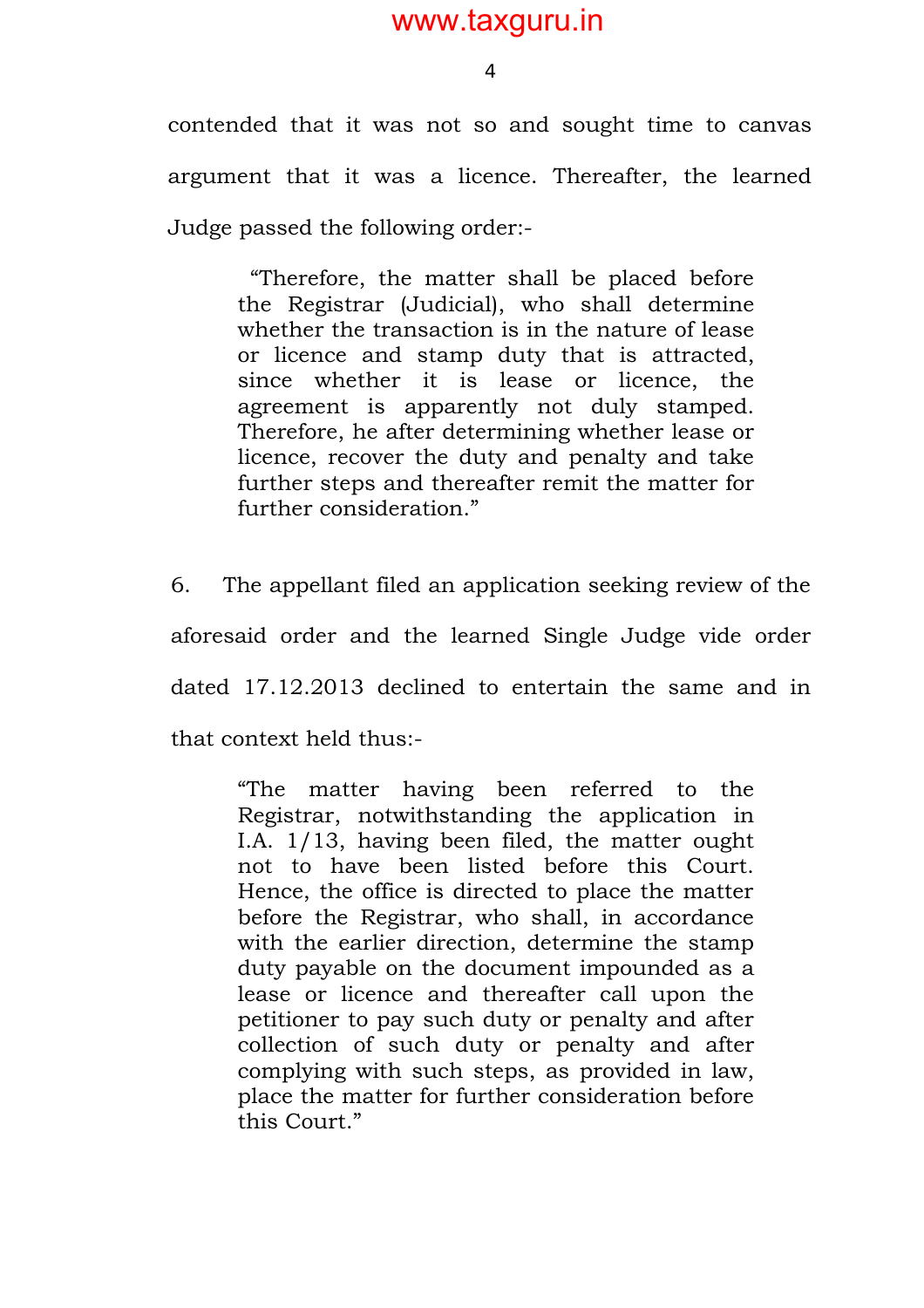5

7. It is submitted by Ms. Pritha Srikumar Iyer, learned counsel for the appellant that the learned Judge has erroneously focussed on the issue whether the document in question was a lease or licence, for it is an agreement simplicitor and incorporates an arbitration clause. Alternatively, it is argued that whether it is a lease or a licence was required to be decided by the learned Judge and the said judicial determination could not have been delegated to the Registrar of the Court. It is urged by her that the Court can only require the Registrar for determining whether the document deserves to be impounded or not only after alluding to the nature of the document under Sections 33 and 37 of the Karnataka Stamp Act, 1957 (for short, "the 1957 Act"). To bolster the said pronouncement, she has placed reliance on the authority in *Chillakuri Gangulappa* vs. *Revenue Divisional Officer, Madanpalle & Anr.*[1](#page-4-0)

8. Mr. Sandeep S. Ladda, learned counsel for the respondent submits that the decision that has been placed reliance upon by the appellant is distinguishable inasmuch

<span id="page-4-0"></span>1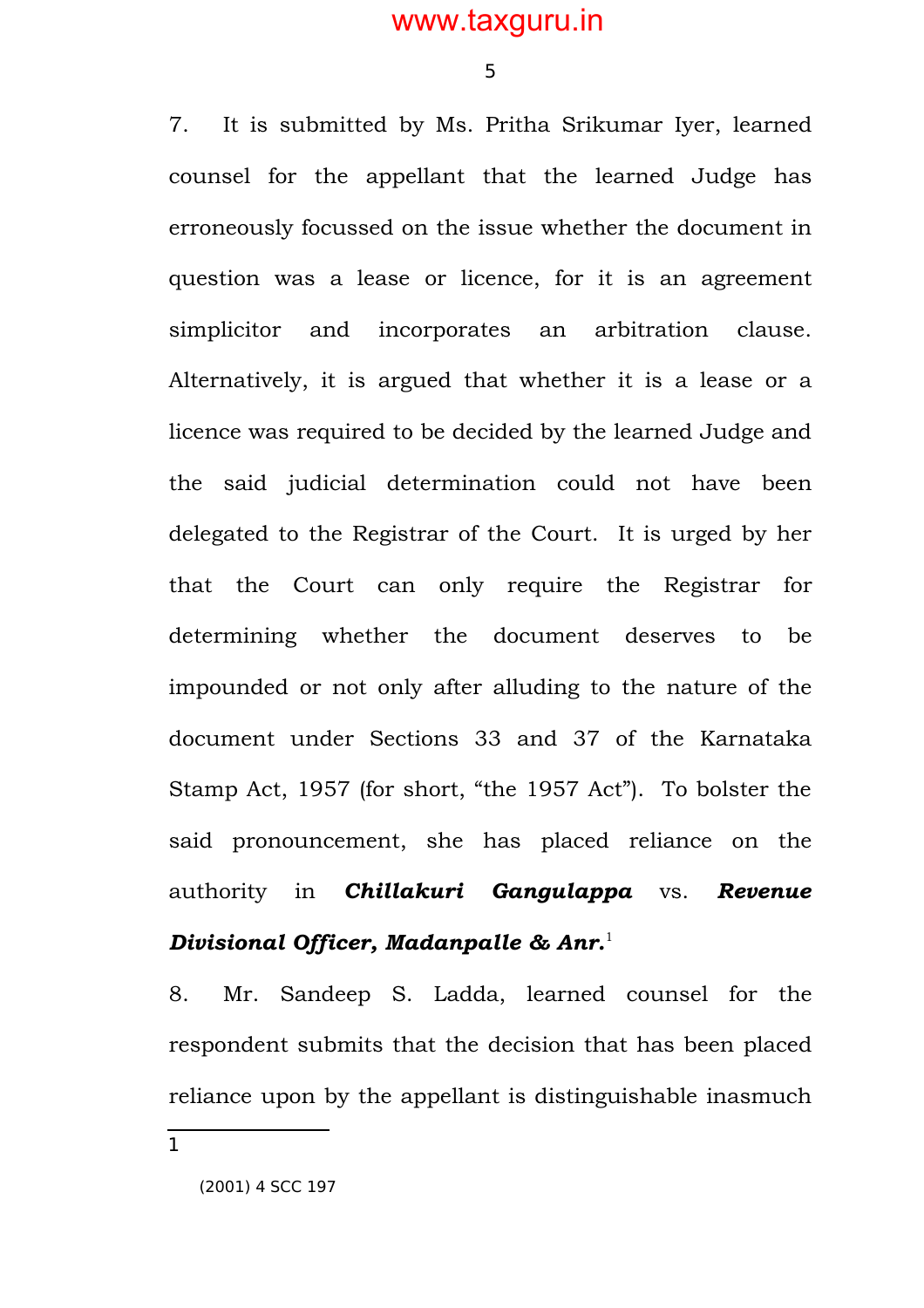6

as that the said authority deals with Section 38 of the Indian Stamp Act, 1899 and is not a judgment rendered in the context of the 1957 Act. Learned counsel would further expound that regard being had to the language employed under Section 33(2)(b) of the 1957 Act, the order passed by the High Court is absolutely impeccable.

9. At the outset, we think it appropriate to make it clear that we are not determining whether the agreement in question is a lease or licence or an agreement simplicitor as put forth by the learned counsel for the appellant. That is required to be dwelt upon and addressed by the High Court while dealing with an application under Section 11 of the Act. It is well settled in law that while delving into the appointment of an arbitrator under Section 11, regard being had to the nature of agreement as stipulated under Section 7 of the 1996 Act, the Judge designated by the learned Chief Justice is obliged to consider the nature of agreement and whether the document requires to be stamped or not, and if so, whether requisite stamp duty has been duly paid on the same. We are so stating as in the instant case there is a written instrument and there is dispute as regards the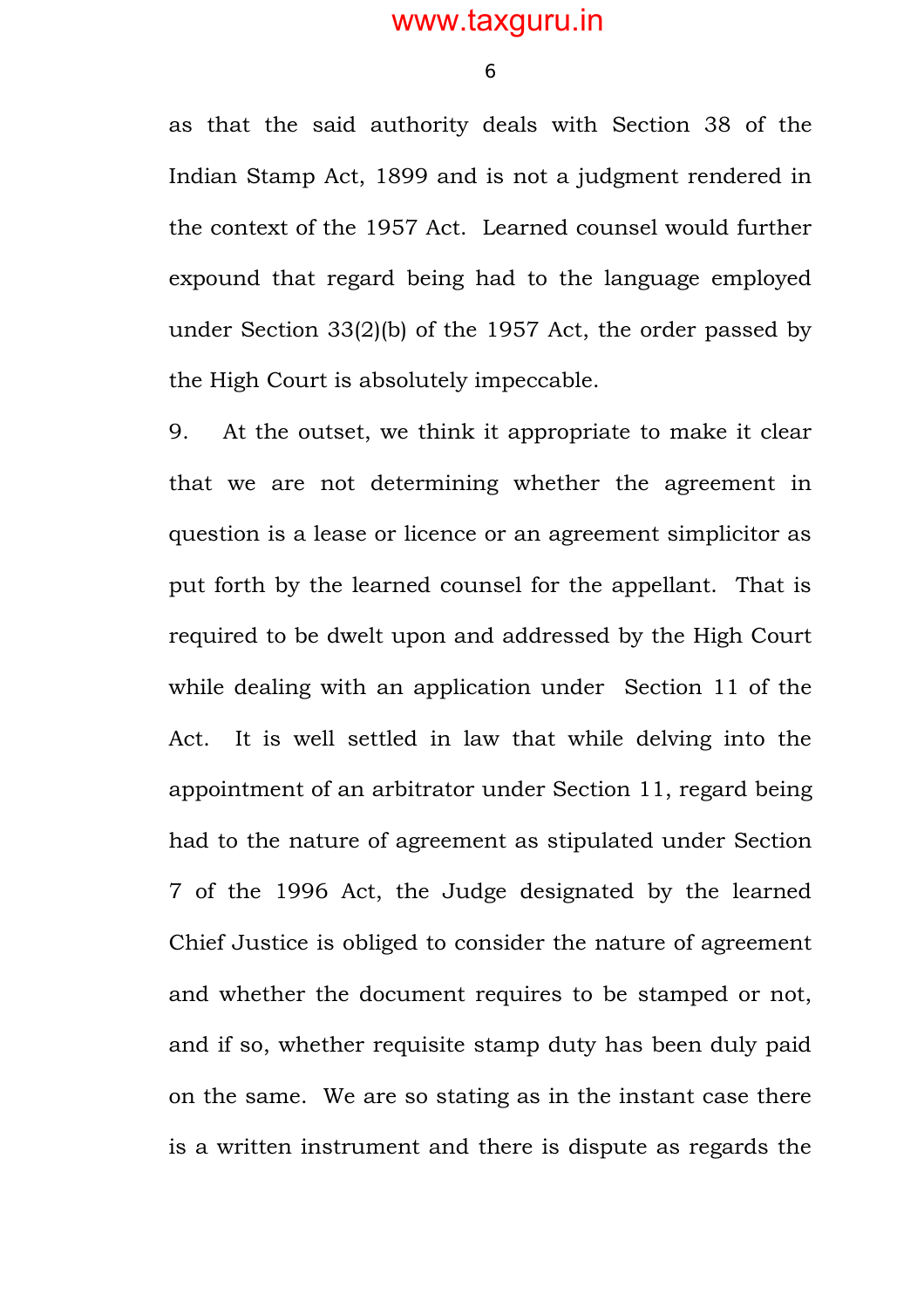7

nature and character of the document.

#### 10. In *SMS Tea Estates Private Limited* vs. *Chandmari*

Tea Company Private Limited<sup>[2](#page-6-0)</sup> the Court has ruled that:-

"21. Therefore, when a lease deed or any other instrument is relied upon as contending the arbitration agreement, the court should consider at the outset, whether an objection in that behalf is raised or not, whether the document is properly stamped. If it comes to the conclusion that it is not properly stamped, it should be impounded and dealt with in the manner specified in section 38 of Stamp Act. The court cannot act upon such a document or the arbitration clause therein. But if the deficit duty and penalty is paid in the manner set out in section 35 or section 40 of the Stamp Act, the document can be acted upon or admitted in evidence."

11. After so stating, the Court laid down the procedure to be adopted where the arbitration clause is contained in an agreement which is not registered but is required to be compulsorily registered and which is not duly stamped. Thereafter, the Court set out the duty of the Court in a chronological manner. The said passage is extracted below:-

> "22.1. The court should, before admitting any document into evidence or acting upon such document, examine whether the instrument/document is duly stamped and

<span id="page-6-0"></span><sup>2 (2011) 14</sup> SCC 66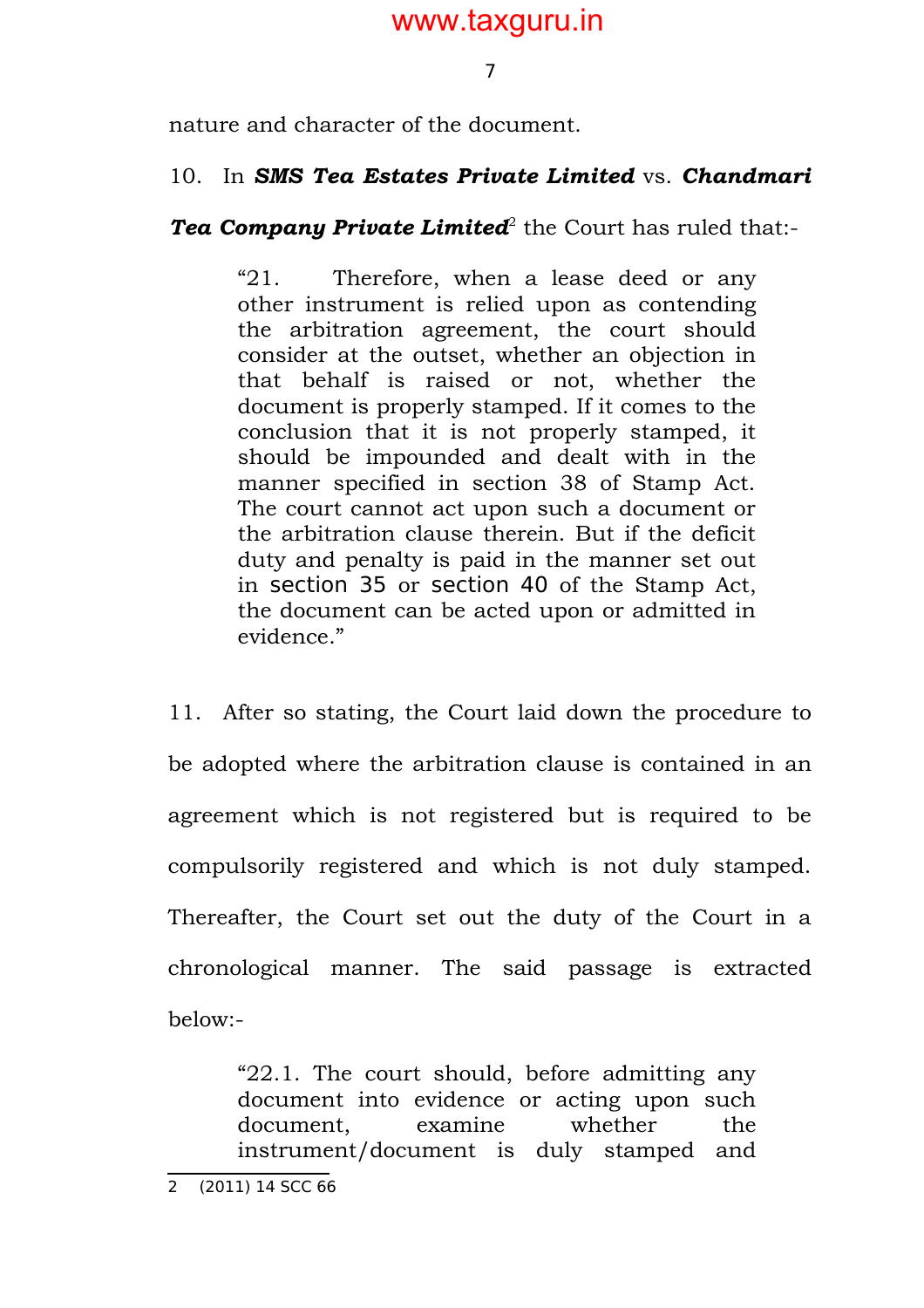8

whether it is an instrument which is compulsorily registerable.

22.2. If the document is found to be not duly stamped, Section 35 of the Stamp Act bars the said document being acted upon. Consequently, even the arbitration clause therein cannot be acted upon. The court should then proceed to impound the document under Section 33 of the Stamp Act and follow the procedure under Sections 35 and 38 of the Stamp Act.

22.3. If the document is found to be duly stamped, or if the deficit stamp duty and penalty is paid, either before the court or before the Collector (as contemplated in Section 35 or 40 Section of the Stamp Act), and the defect with reference to deficit stamp is cured, the court may treat the document as duly stamped.

22.4. Once the document is found to be duly stamped, the court shall proceed to consider whether the document is compulsorily registerable. If the document is found to be not compulsorily registerable, the court can act upon the arbitration agreement, without any impediment.

22.5. If the document is not registered, but is compulsorily registerable, having regard to Section 16(1)(*a*) of the Act, the court can delink the arbitration agreement from the main document, as an agreement independent of the other terms of the document, even if the document itself cannot in any way affect the property or cannot be received as evidence of any transaction affecting such property. The only exception is where the respondent in the application demonstrates that the arbitration agreement is also void and unenforceable, as pointed out in para 15 above. If the respondent raises any objection that the arbitration agreement was invalid, the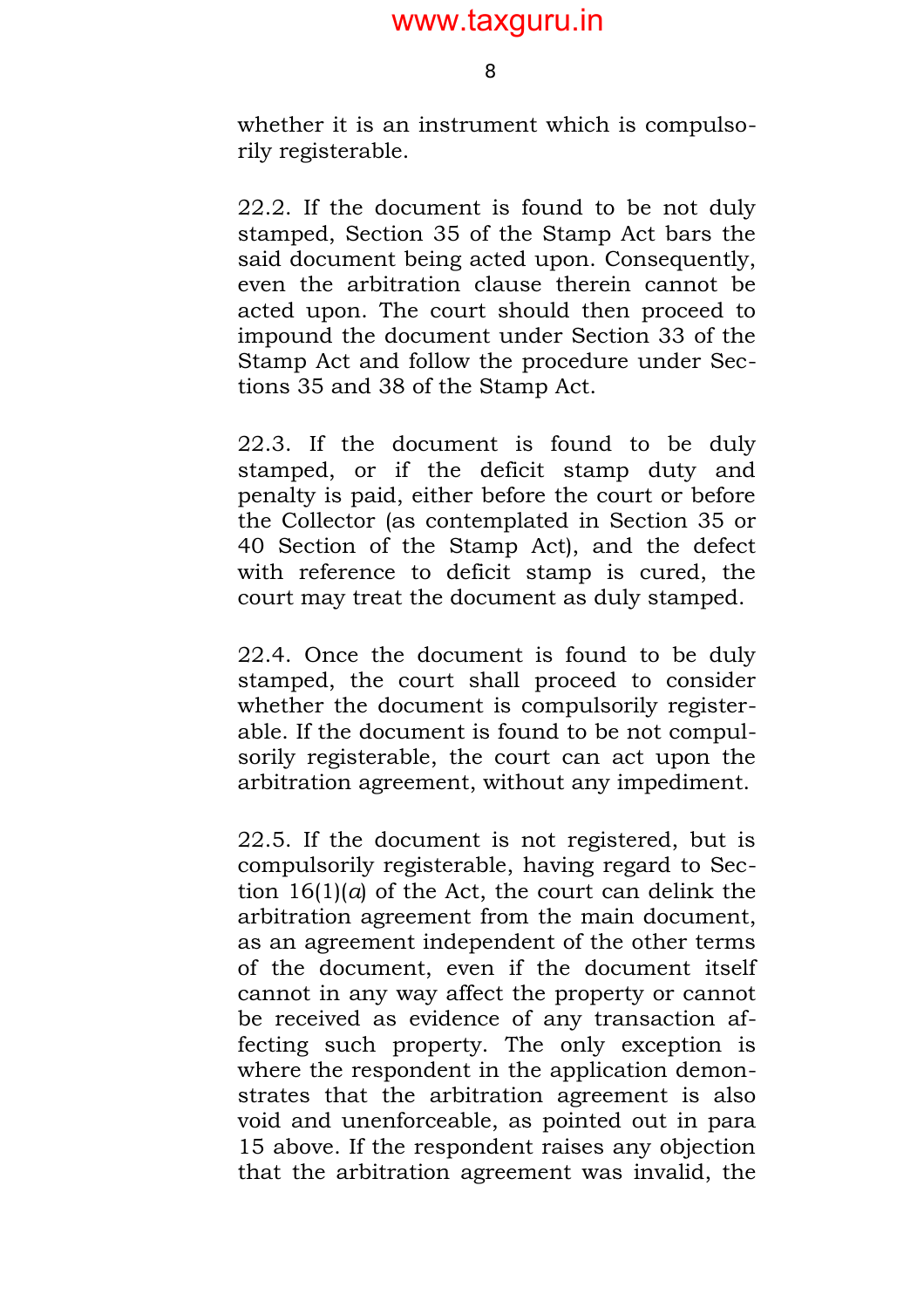9

court will consider the said objection before proceeding to appoint an arbitrator.

22.6. Where the document is compulsorily registerable, but is not registered, but the arbitration agreement is valid and separable, what is required to be borne in mind is that the arbitrator appointed in such a matter cannot rely upon the unregistered instrument except for two purposes, that is (*a*) as evidence of contract in a claim for specific performance, and (*b*) as evidence of any collateral transaction which does not require registration."

12. There is no dispute that the present controversy is covered by the 1957 Act. However, we think it apposite to refer to Section 38 of the Indian Stamp Act, 1899. The said provision reads as follows:-

> "38. **Instruments impounded, how dealt with.**-(1) Where the person impounding an instrument under section 33 has by law or consent of parties authority to receive evidence and admits such instrument in evidence upon payment of a penalty as provided by section 35 or of duty as provided by section 37, he shall send to the Collector an authenticated copy of such instrument, together with a certificate in writing, stating the amount of duty and penalty levied in respect thereof, and shall send such amount to the Collector, or to such person as he may appoint in this behalf.

> (2) In every other case, the person so impounding an instrument shall send it in original to the Collector."

13. Interpreting the said provision, this Court in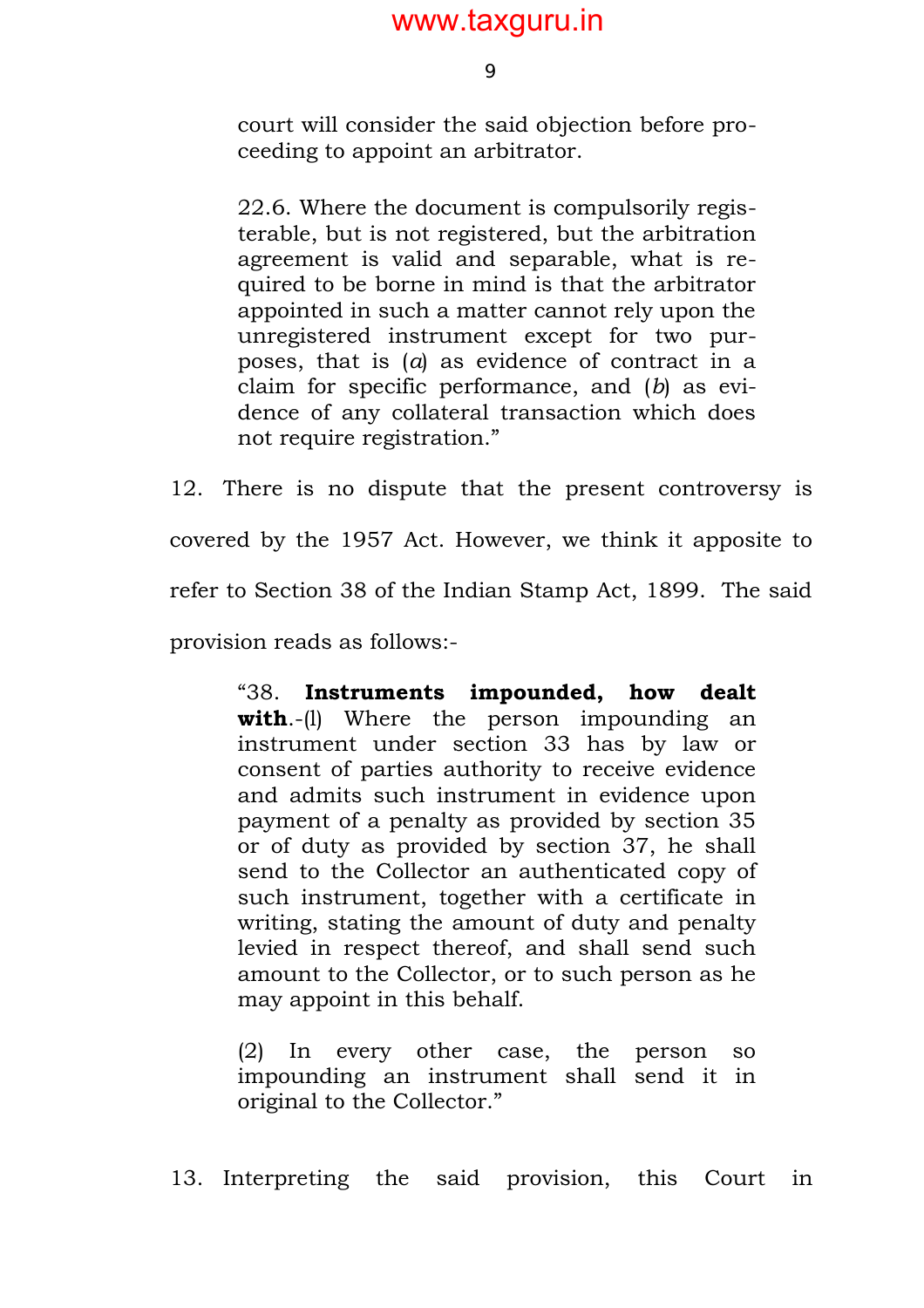#### *Chilakuri Gangulappa* (supra) has ruled thus:-

"It is clear from the first sub-section extracted above that the court has a power to admit the document in evidence if the party producing the same would pay the stamp duty together with a penalty amounting to ten times the deficiency of the stamp duty. When the court chooses to admit the document on compliance of such condition the court need forward only a copy of the document to the Collector, together with the amount collected from the party for taking adjudicatory steps. But if the party refuses to pay the amount aforesaid the Collector has no other option except to impound the document and forward the same to the Collector. On receipt of the document through either of the said avenues the Collector has to adjudicate on the question of the deficiency of the stamp duty. If the Collector is of the opinion that such instrument is chargeable with duty and is not duly stamped 'he shall require the payment of the proper duty or the amount required to make up the same together with a penalty of an amount not exceeding ten times the amount of the proper duty or of the deficient portion thereof'."

14. As the factual matrix would further unfurl, there was no consent by the appellant and, therefore, even under the Stamp Act, the matter has to be sent to the competent authority. In this context, we have to analyse the anatomy of Section 33 of the 1957 Act which reads as follows:-

> "33. **Examination and impounding of instruments**.- (1) Every person having by law or consent of parties authority to receive evidence, and every person in charge of a public office,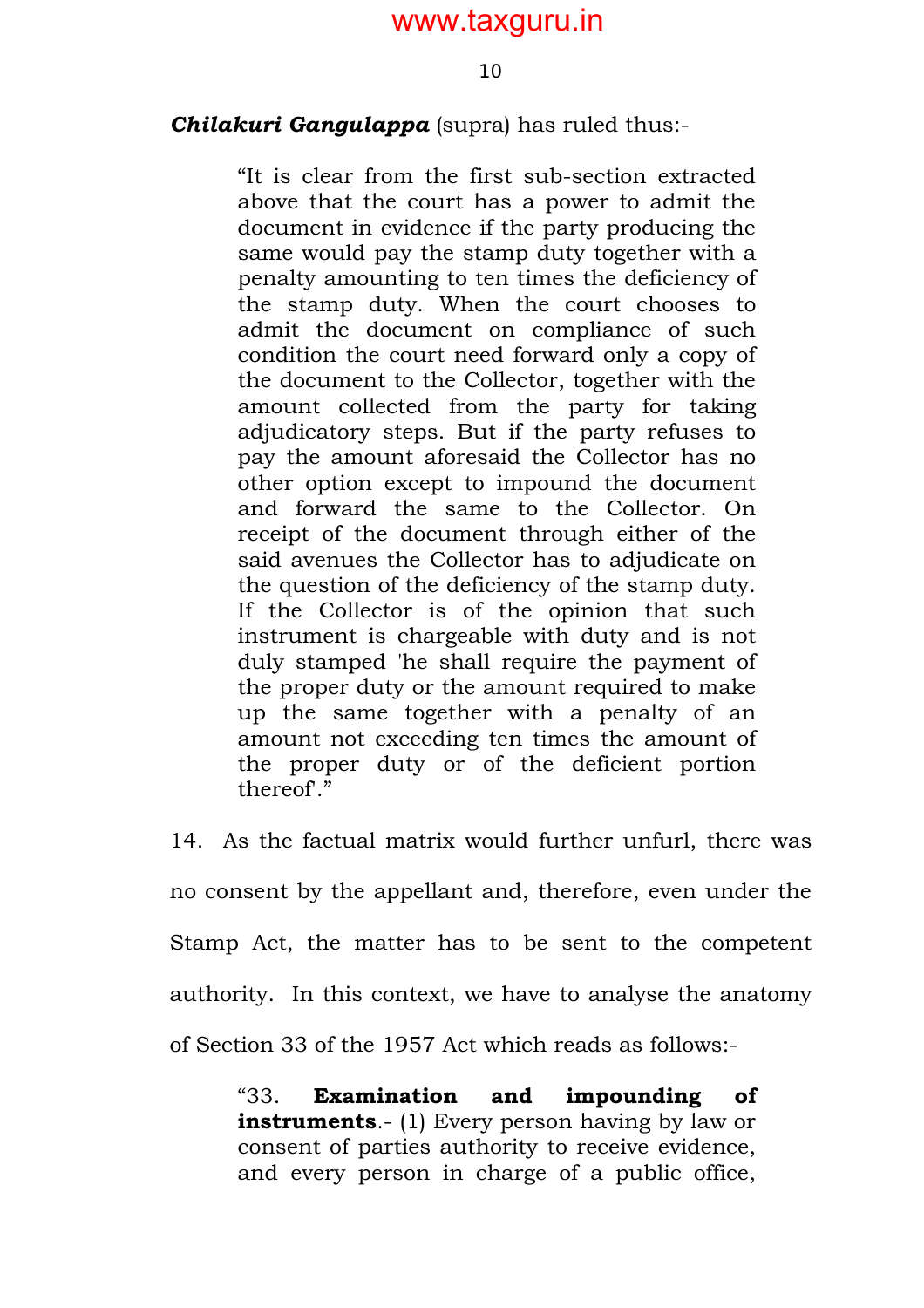except an officer of police, before whom any instrument, chargeable in his opinion, with duty, is produced or comes in the performance of his functions, shall, if it appears to him that such instrument is not duly stamped, impound the same.

(2) For that purpose every such person shall examine every instrument so chargeable and so produced or coming before him, in order to ascertain whether it is stamped with a stamp of the value and description required by the law in force in the State of Karnataka when such instrument was executed or first executed:

Provided that,—

(a) nothing herein contained shall be deemed to require any Magistrate or Judge of a Criminal Court to examine or impound, if he does not think fit so to do, any instrument coming before him in the course of any proceeding other than a proceeding under Chapter XII or Chapter XXXVI of the Code of Criminal Procedure, 1898;

(b) in the case of a Judge of the High Court, the duty of examining and impounding any instrument under this section may be delegated to such officer as the Court appoints in this behalf.

(3) For the purposes of this section, in cases of doubt, the Government may determine,—

(a) what offices shall be deemed to be public offices; and

(b) who shall be deemed to be persons in charge of public offices."

[underlining is ours]

15. On a plain reading of the aforesaid provision, it is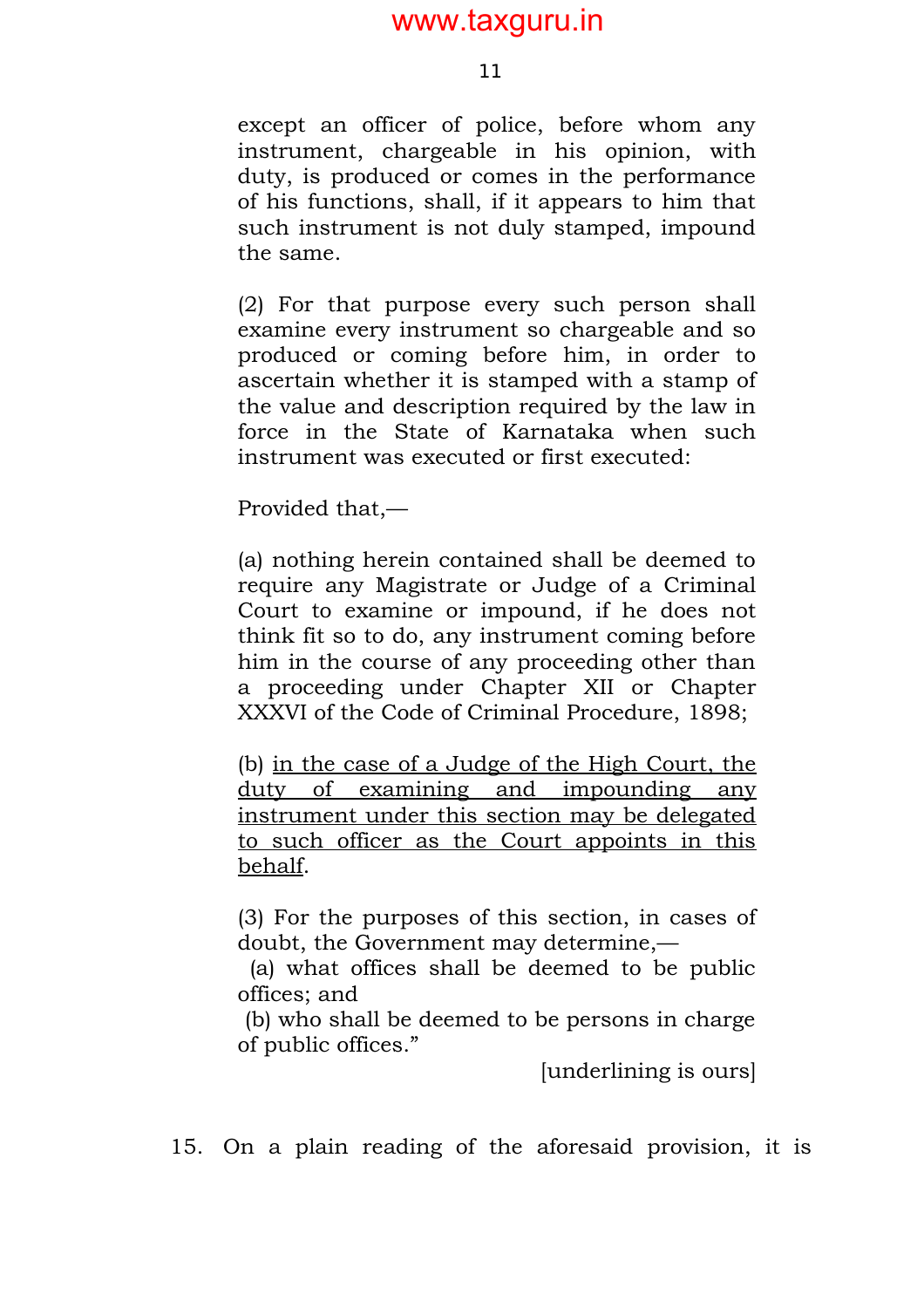12

manifest that sub-section (1) of Section 33 stipulates that for the purpose of finding out as to whether the instrument is 'duly stamped' or not and consequently as to whether such instrument liable to be impounded or not, examination of the instrument is necessary. Thus, Section 33 fundamentally pertains to the examination and impounding of an instrument. To appreciate the sweep and purport of Section 33(2)(b), it is necessary to refer to the dictionary clause. The definition "duly stamped" as contained in Section 2(1)(e) of 1957 Act postulates that unless the context otherwise requires "Duly Stamped" as applied to an instrument, means that the instrument bears an adhesive stamps of not less than the proper amount and that such stamp has been affixed or used in accordance with law for the time being in force in the territories of the State of Karnataka. Thus, the "Duly Stamped" instrument should comply with three requirements, namely, (i) the stamp must be of a proper amount; (ii) should bear proper description of stamp; and (iii) the stamp must have been affixed and used according to law for the time being in force in the State of Karnataka.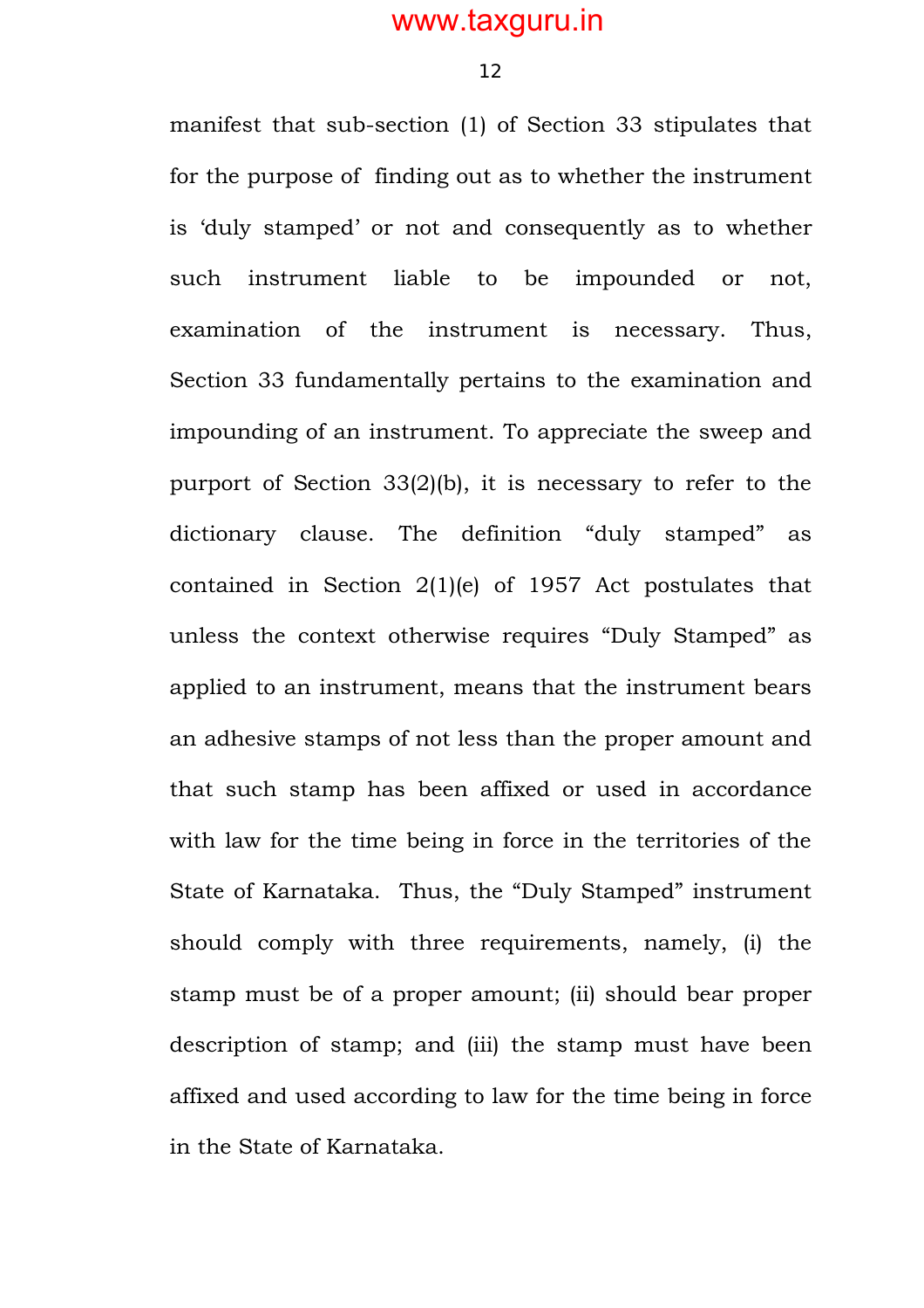16. In this context, proviso (b) to Sub-Section (2) of Section 33, has to be appreciated. It is quite plain that it empowers the Judge of the High Court to delegate the duty of examination and impounding the instrument to such officer as the Court appoints in that behalf. The question arises where the nature of document is disputed, the same can be done by the delegated authority. For example, if a document tendered is a sale deed and dispute arises with regard to its character, namely, sale deed or deed of mortgage, can it be done by the officer concerned. The stamp duty payable on a lease deed or a licence may be different. The delegation by a Judge of the High Court will not clothe the officer the jurisdiction of determining the nature and character of the instrument inasmuch as such fact needs to be determined by the Judge while exercising judicial function. Such judicial function is not to be delegated to an officer of the Court by the Judge of the High Court. What is delegated under the proviso (b) of sub-section (2) of Section 33 is only to examine the instrument for the purpose of determining as to whether the instrument is duly stamped or not and for impounding the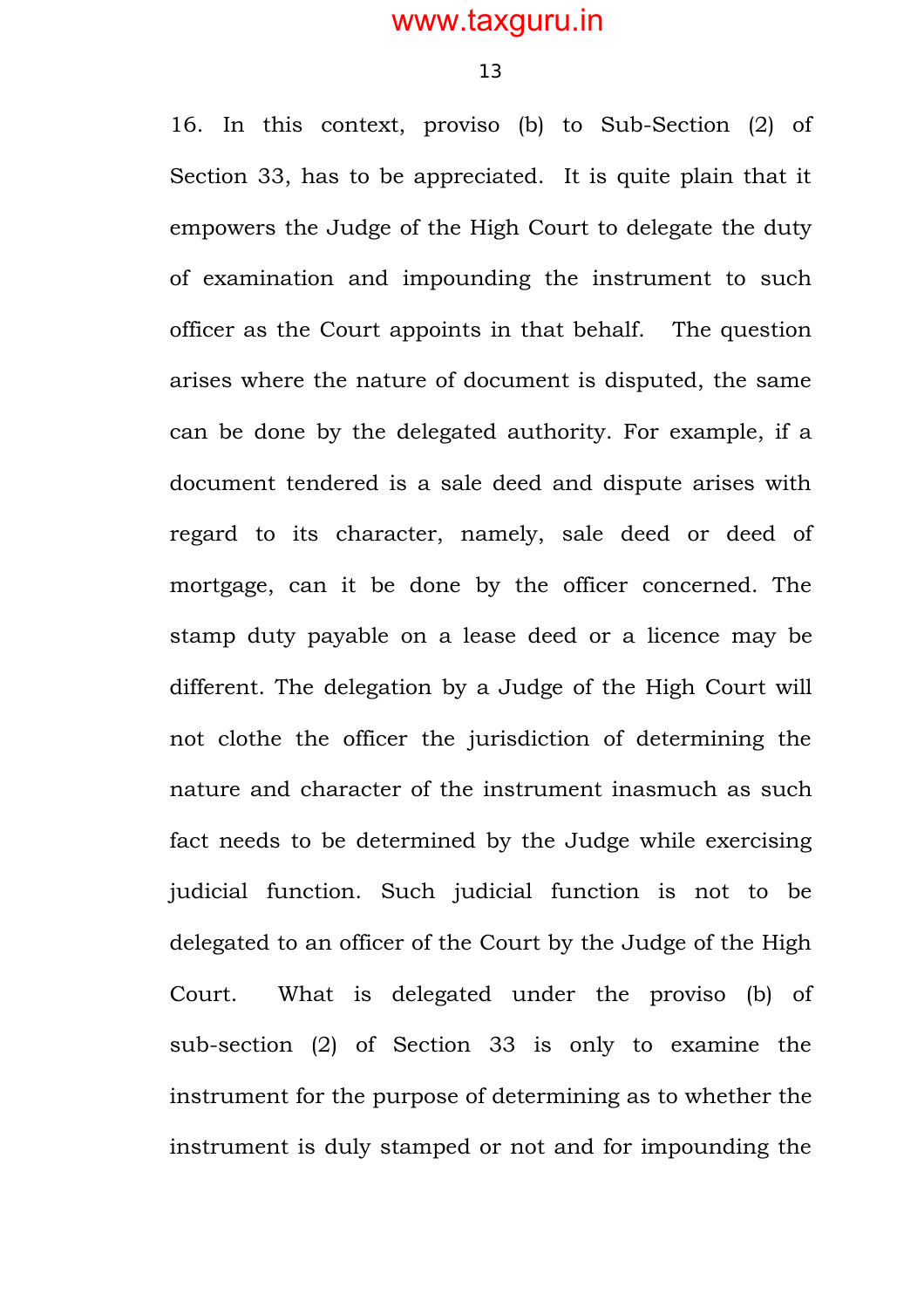14

same. We are disposed to think that Section 33(2)(b) does not contemplate or permit any adjudication as regards the nature and character of the instrument. The delegated power has to be restricted to cover the area, that is, whether the instrument bears the proper stamp and thus complies with the requirement of being "duly stamped", and the stamp duty payable on the same must be determined only with reference to the terms of the instrument. Proviso (b) to sub-section 33(2) does not empower the Judge of the High Court to direct the officer of the High Court to enquire and to find out the nature and character of the document. The word "examination" used in proviso (b) to Section 33(2) of the Act cannot be allowed to have such wide amplitude as the context does not so envisage. It has to be conferred restricted meaning which is in consonance with the provision and the scheme of the 1957 Act. And the narrow meaning, as we find, is examination by the officer of the Court is only to determinate as to the adequacy or inadequacy of the stamp duty paid and to impound the instrument.

17. It is evincible from the impugned order that the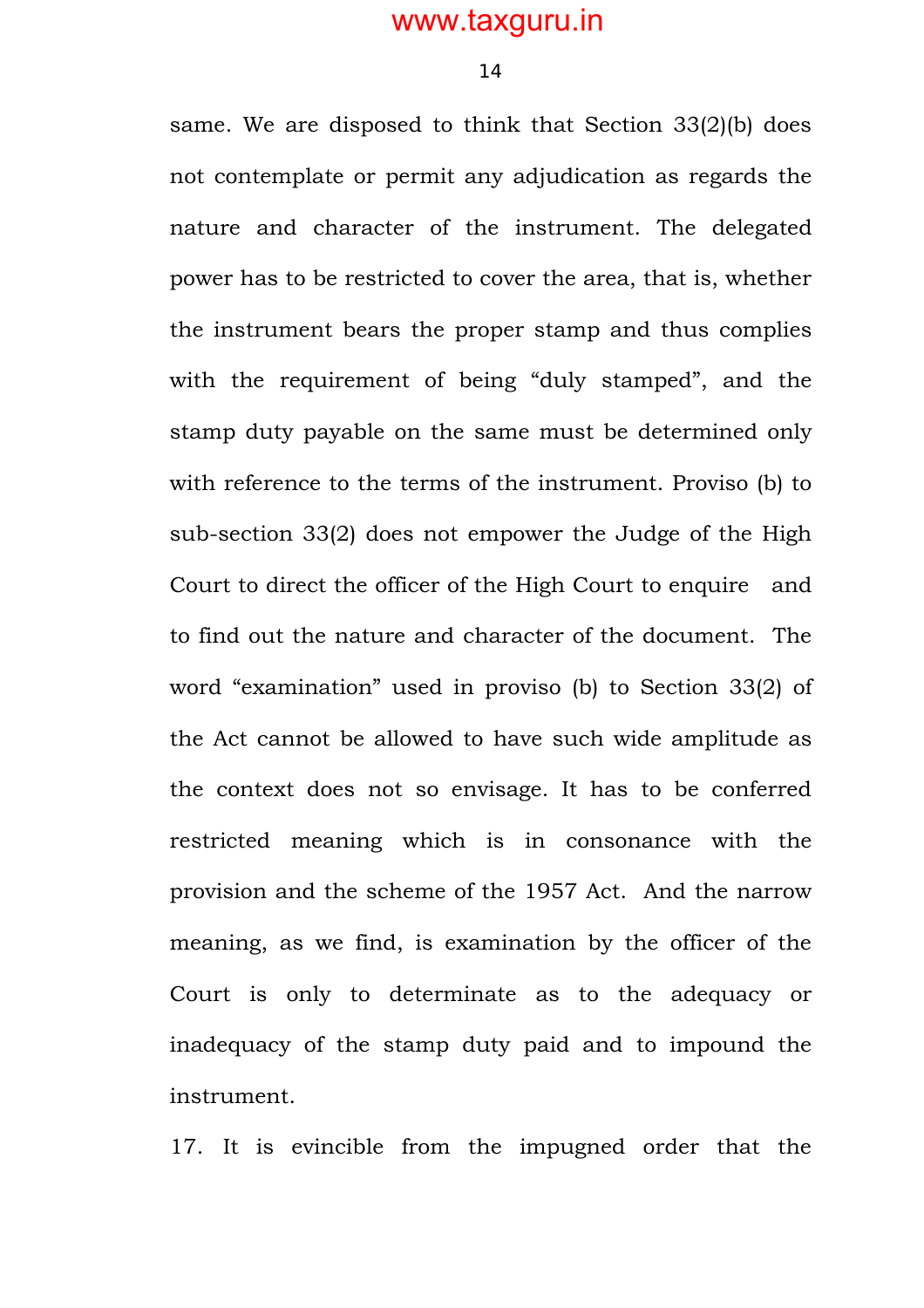learned Judge has left both the aspects, that is, determination of the nature and character of the document and impounding of the same to the Registrar. Therefore, the sentinel question that arises for consideration is whether the learned Single Judge for the purpose of determining the character of the instrument could have delegated the authority to the Registrar. A judicial functioning has to be done in a judicial manner. The duty of determination of an instrument or, to explicate, to determine when there is a contest a particular document to be of specific nature, the adjudication has to be done by the Judge after hearing the counsel for the parties. It is a part of judicial function and hence, the same cannot be delegated. Be it noted, under the High Court Rules, in certain High Courts, the computation is done by the authorities in the Registry with regard to the court fees but that also is subject to challenge before the Court when the applicability of a particular provision of the Court-fees Act, 1870 is concerned. Thus analysed, we are inclined to think that the authority is not empowered to determine the nature and character of the document. He may at the best send a report to the Court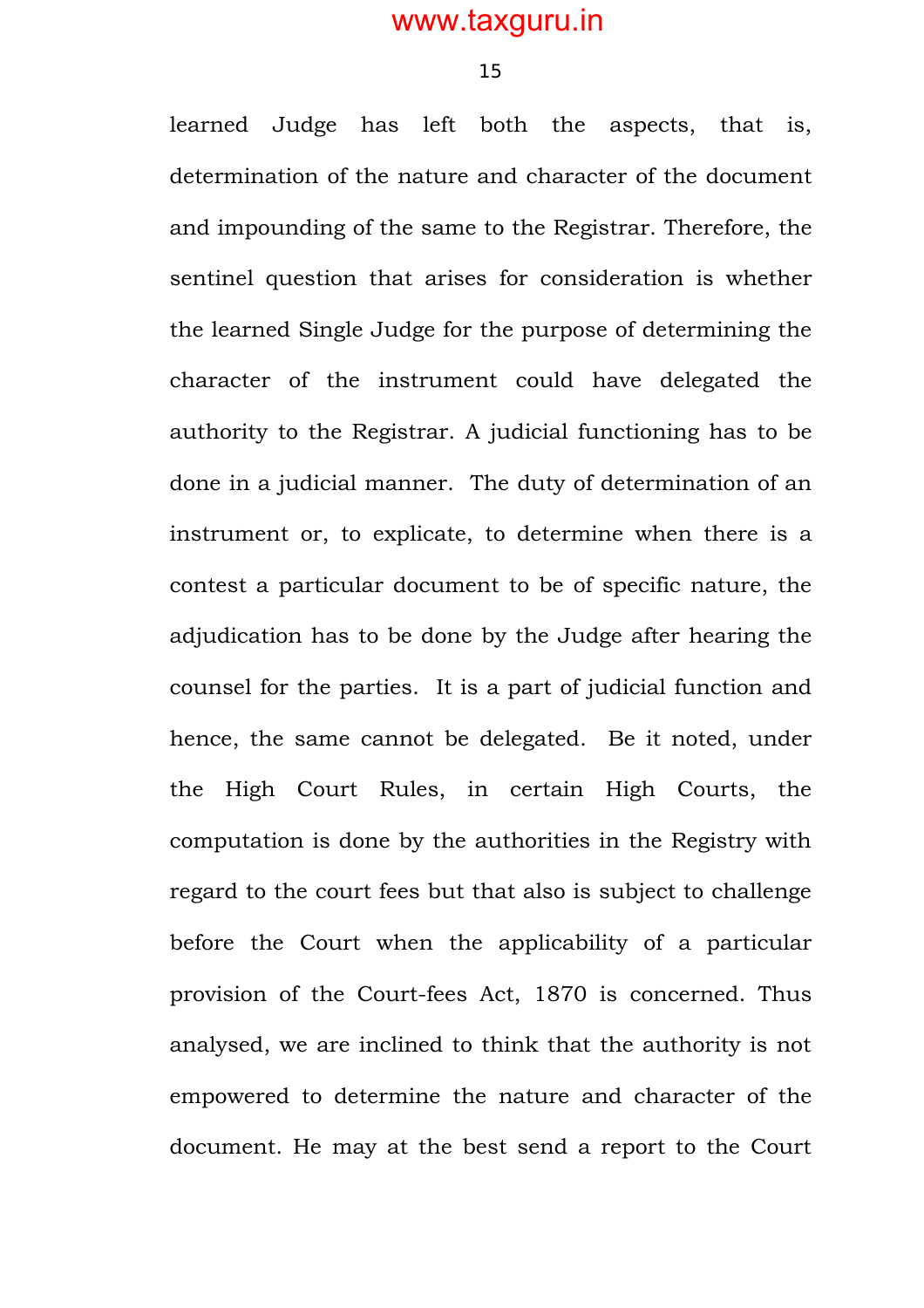16

expressing his views on a document which is subject to final determination by the Court.

18. In view of the aforesaid analysis, we allow the appeals, set aside the order passed in the main case as well as in the review and remit the matter to the High Court requiring the learned Single Judge to determine the nature and character of the document and thereafter proceed with the matter in accordance with law. There shall be no order as to costs.

> ...........................................J. (Dipak Misra)

> ...........................................J. (R. Banumathi)

> …........................................J. (Mohan M. Shantanagoudar)

New Delhi; February 17, 2017.